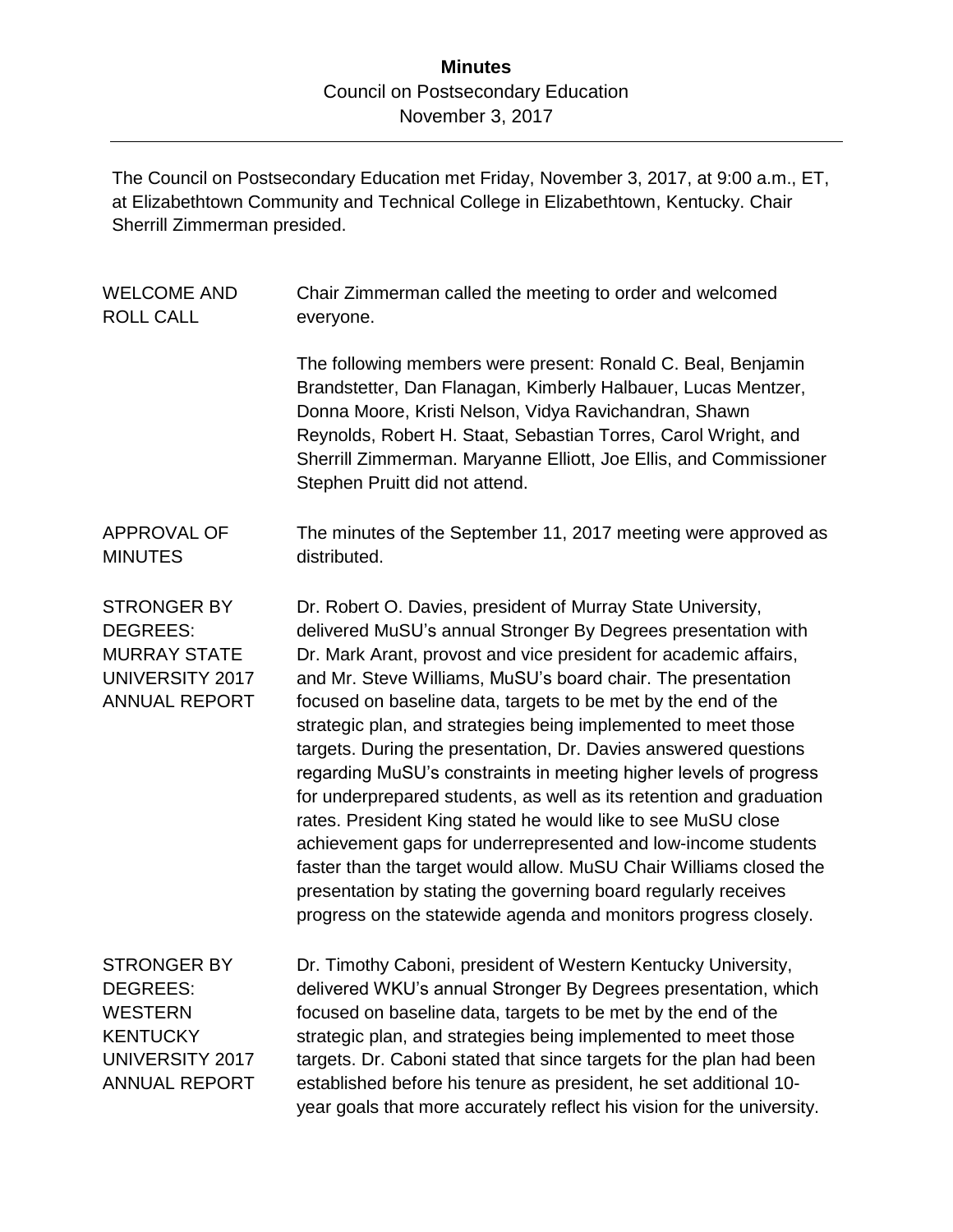Chair Zimmerman commended him on his vision and tenacity in accepting nothing but excellence from his staff and institution.

STRONGER BY DEGREES: **KENTUCKY** COMMUNITY AND **TECHNICAL** COLLEGE 2017 ANNUAL REPORT

Dr. Jay Box, president of Kentucky Community and Technical College, and Ms. Alicia Crouch, vice chancellor for research and policy analysis, delivered KCTCS's annual Stronger By Degrees presentation. The presentation focused on baseline data, targets to be met by the end of the strategic plan, and strategies being implemented to meet those targets. Following the presentation, Dr. Box stated the 2020-21 target for certificates awarded has already been met, and KCTCS will adjust the target appropriately. He also stated the reason for the increase was more coordination and communication with the business community to meet their needs. Dr. Box also answered questions about job placement for certificate holders, the transferability of the Associate of Applied Science degree, and the preparedness of KCTCS's incoming students in the areas of math and reading.

## 2018-20 BIENNIAL BUDGET RECOMMENDATION

The *Kentucky Postsecondary Education Improvement Act of 1997* (House Bill 1), codified under KRS 164.020, authorizes the Council on Postsecondary Education to submit to the Governor and General Assembly the biennial budget recommendation for the postsecondary education sector and its nine institutions. Over the course of eight months, Council staff worked collaboratively with campus presidents, provosts, chief budget officers, institutional research directors, and members of the Council's Budget Development Work Group to develop the budget recommendation, and all nine public institution presidents and the Council president endorsed the recommendation in its entirety.

Dr. Bill Payne, CPE's vice president for finance and administration, and Mr. Shaun McKiernan, senior associate of finance and administration, presented the 2018-20 budget recommendation, consisting of the following four major funding categories:

1. Institutional Operating Funds: Funds, along with tuition and fee revenue, support education and general (E&G) expenditures on campus, including faculty and staff salaries, fringe benefits, student financial aid, utilities, building maintenance, libraries, student support services, and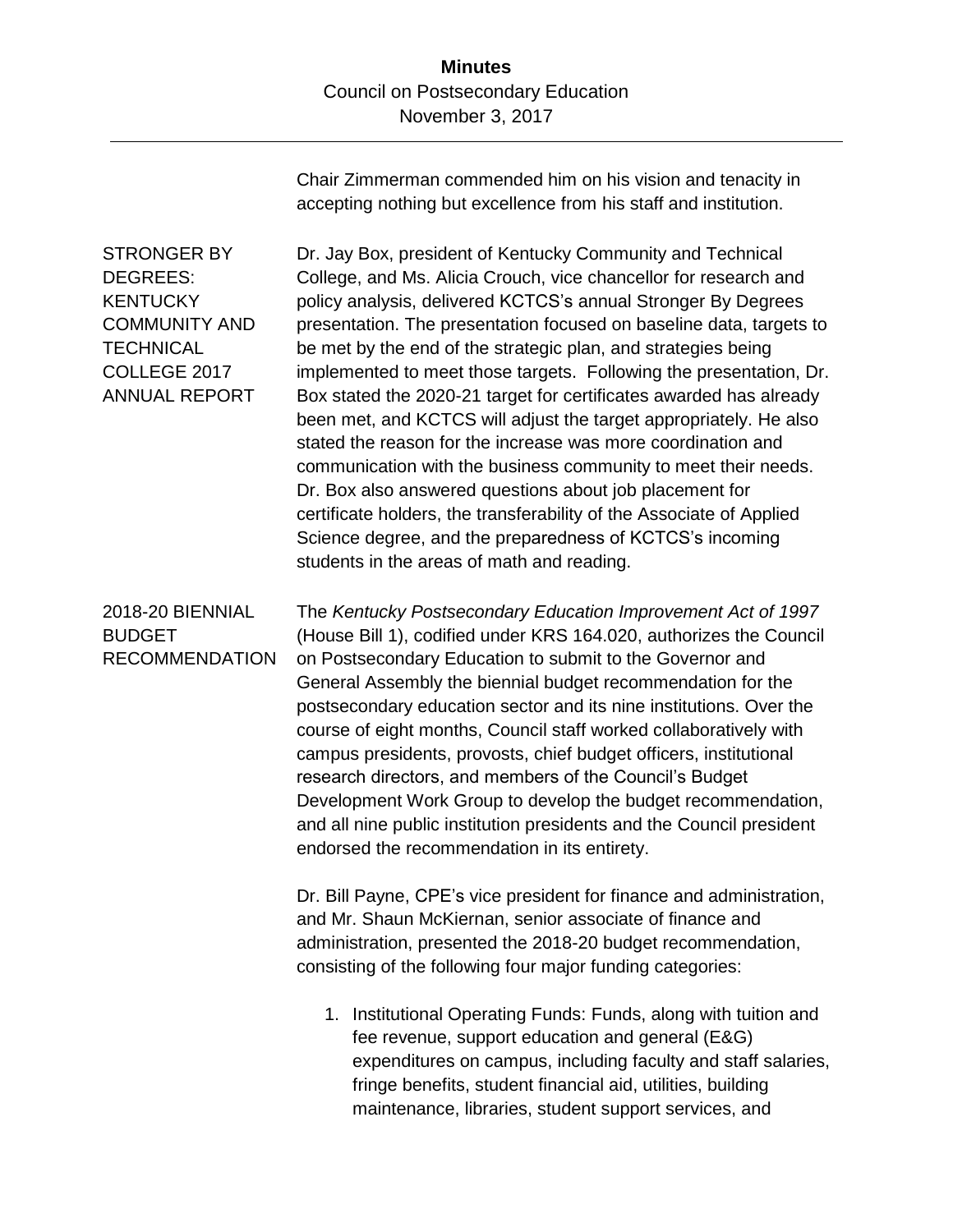numerous other operating expenses. When available, these funds also finance strategic initiatives consistent with mandates of House Bill 1 (1997).

- 2. Strategic Investment and Incentive Trust Funds: The Kentucky Postsecondary Education Improvement Act of 1997 (HB 1) created six Strategic Investment and Incentive Trust Funds to bring about change and improvement at Kentucky colleges and universities by providing strategic, financial incentives for institutions to pursue desired state goals for postsecondary education. When the General Assembly authorizes appropriations for trust fund programs, they are passed on to postsecondary institutions based on compliance with Council-approved guidelines and procedures.
- 3. Capital Investment: Includes anticipated capital construction, asset preservation, and information technology and equipment needs of Kentucky's public postsecondary institutions. While investment in new construction, information technology and equipment is needed by postsecondary institutions, due to the magnitude of accumulated renovation and renewal needs, staff recommended that the 2018-20 request for capital construction focus exclusively on asset preservation projects.
- 4. CPE Agency Budget: Includes five existing expenditure categories - (a) Agency Operations; (b) Adult Education; (c) Student Aid and Assistance; (d) Technology and Academic Support; and (e) Research and Economic Development.

The 2018-20 postsecondary education budget recommendation can be viewed in the meeting materials and is incorporated as reference

MOTION: Mr. Reynolds moved that the Council approve the postsecondary institutions' portion of the 2018-20 biennial budget recommendation as presented. Dr. Staat seconded the motion.

VOTE: The motion passed.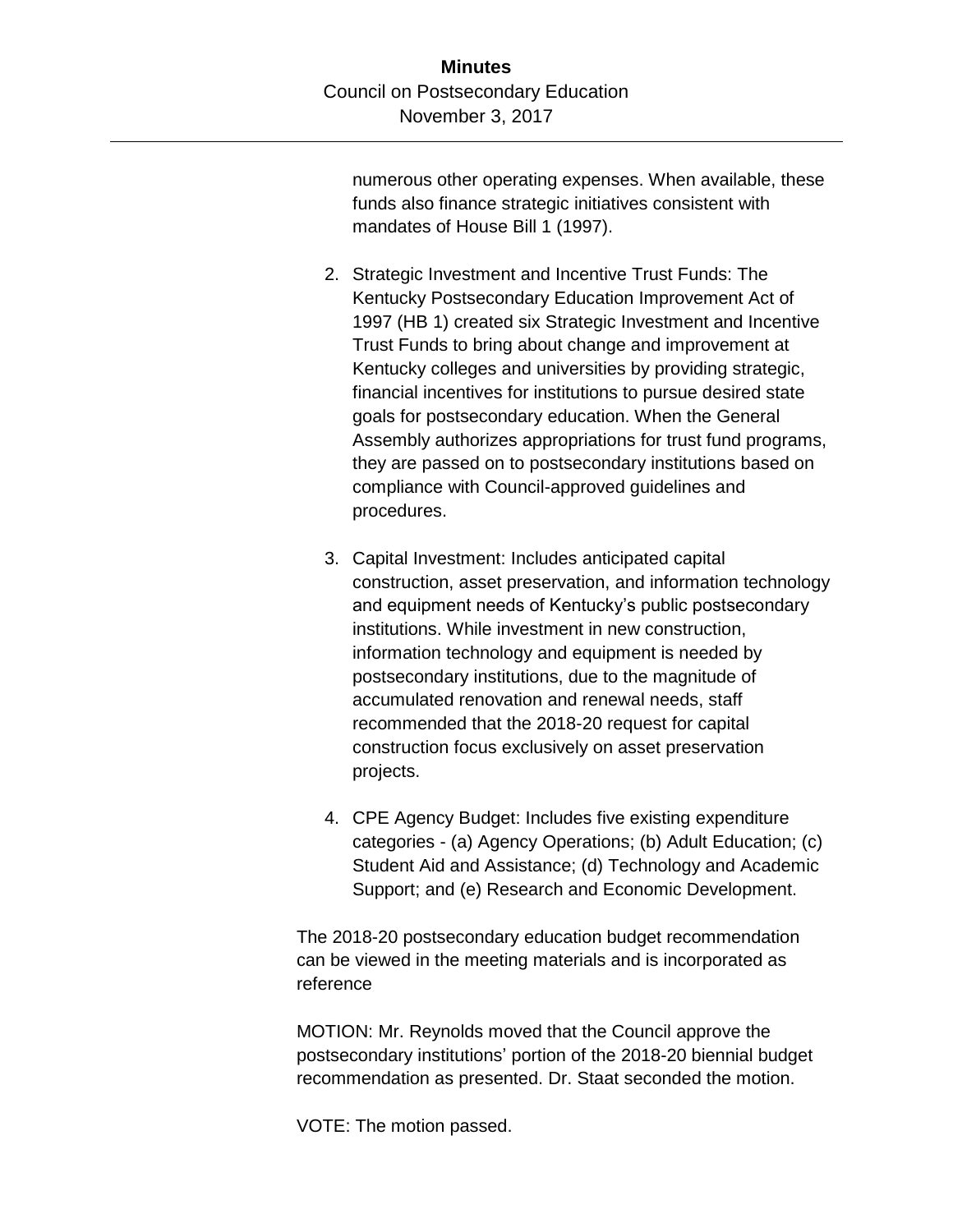MOTION: Ms. Moore moved that the Council approve the CPE agency portion of the 2018-20 biennial budget recommendation as presented. Dr. Staat seconded the motion. VOTE: The motion passed. APPROVAL OF CAMPUS DIVERSITY, EQUITY & INCLUSION At its September 23, 2016 meeting, the Council approved the 2016-20 Kentucky Public Postsecondary Education Policy for Diversity, Equity, and Inclusion. After that, Council staff worked with institutions to develop their campus-level plans, which identify strategies for achieving the goals of the plan and assessing strategy effectiveness. Ms. Caroline Atkins, senior associate for academic affairs, and Dr. Aaron Thompson, executive vice president and chief academic officer, presented the following campus plans for approval: • University of Kentucky University of Louisville • Murray State University Western Kentucky University • All 16 KCTCS campuses Mr. Reynolds, chair of the Committee on Equal Opportunities (CEO), and Mr. Torres, student member on the CEO, gave positive remarks on the feedback institutions received as they moved through the development process. Ms. Halbauer expressed her disappointment that some of the targets were not as ambitious as she would like. Dr. Thompson agreed that while some are very conservative, the strategies being pursued are sound and may lead to greater gains than anticipated. President King echoed his disappointment and suggested the

> aggressive targets. Dr. Thompson agreed that staff would discuss the plans and targets with campuses and present new recommendations at the next meeting.

Council delay the vote to allow campuses time to consider more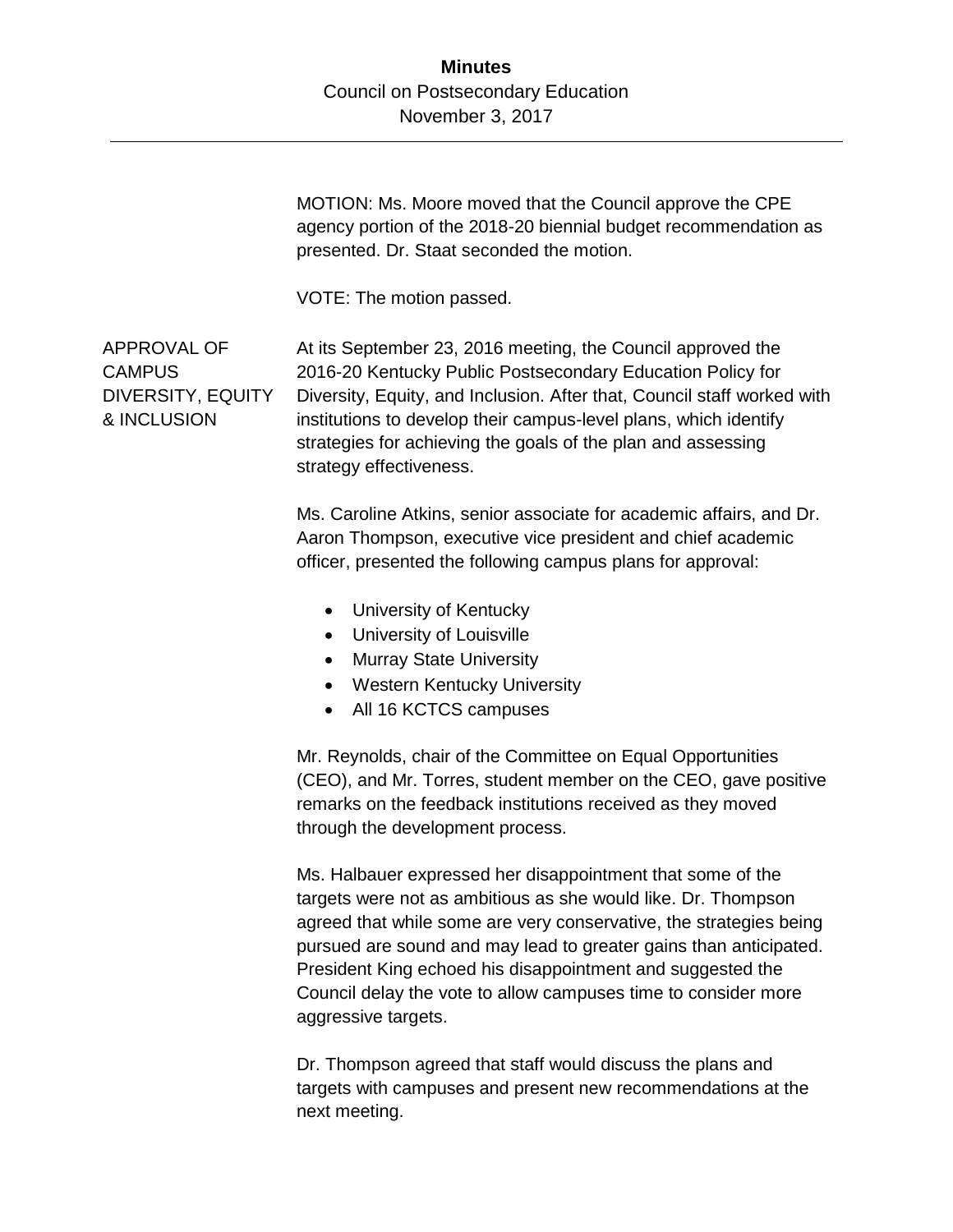No motion was made for the approval of the campus diversity plans.

## EXECUTIVE **COMMITTEE** REPORT Chair Zimmerman discussed the FY 2016-17 audit results presented at the Executive Committee meeting on November 3, 2017. Due to the complexity and amount of funds flowing through the agency's budget, the Council annually contracts with an independent auditor to compile financial statements and perform the agency's financial audit. This audit is not statutorily required, but it serves the Council well to have an outside entity review Council finances, internal controls, and regulation and grant compliance. Blue and Company LLP, a certified public accounting agency in Lexington, conducted the audit this year. The auditors issued an unmodified opinion, stating that the Council's financial statements present fairly, in all material respects, the financial position of the governmental activities, each major fund, and the aggregate remaining fund information of the Council as of June 30, 2017, and the respective changes in financial position for the year then ended in accordance with accounting principles generally accepted in the United States of America. In addition, the expenditures of federal awards and supplementary information are fairly stated in all material respects in relation to the basic financial statements as a whole. The firm also noted that it did not identify any deficiencies in internal control that they consider to be material weaknesses. Chair Zimmerman thanked Ms. Rebecca Bowman and the finance and administration staff for their compliance with the audit requirements. CPE PRESIDENT'S REPORT TO THE **COUNCIL** A written report from President King was provided in the agenda book. **KENTUCKY** COMMISSIONER OF **EDUCATION** REPORT Commissioner Stephen Pruitt provided a written report in the agenda book.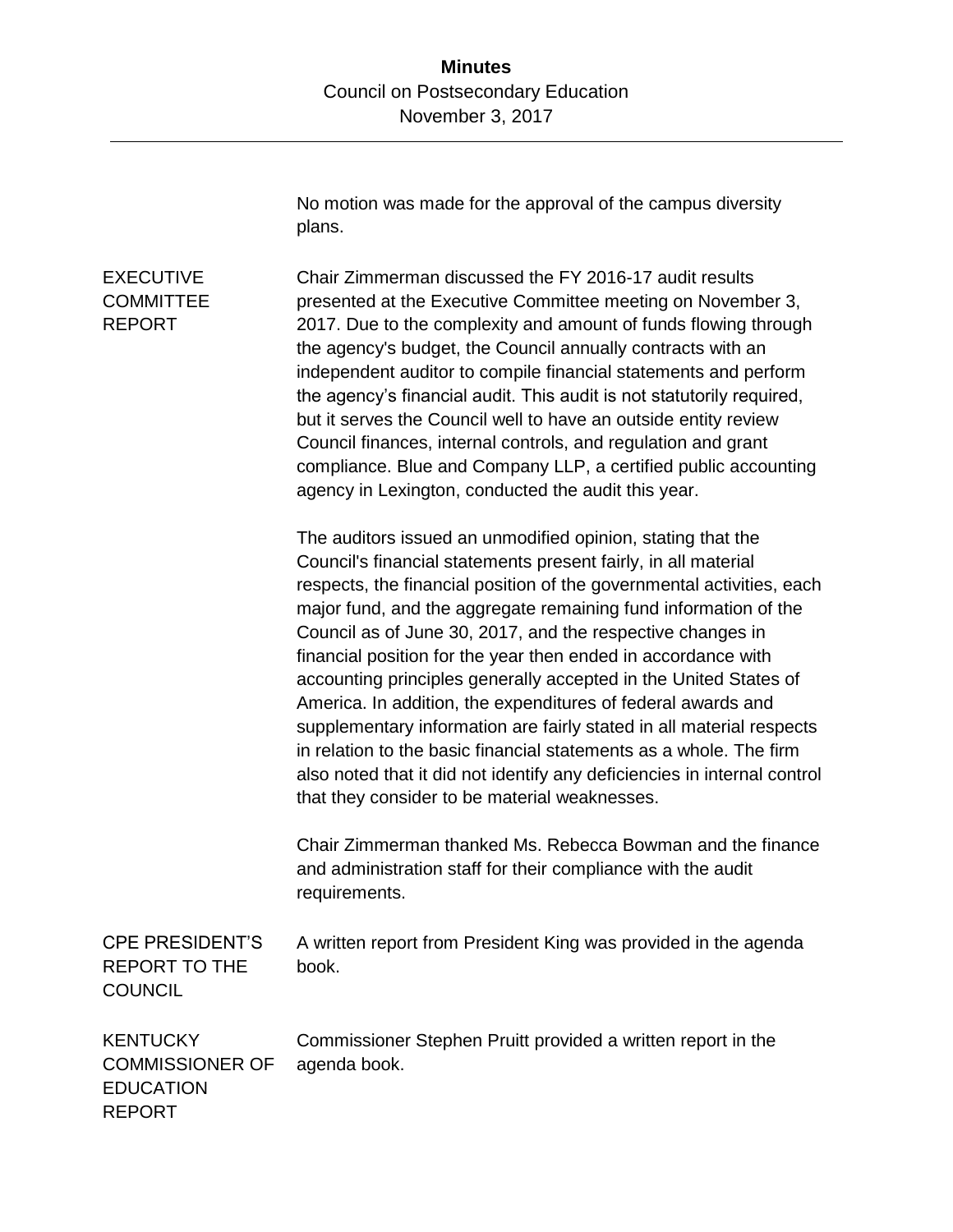**Minutes** Council on Postsecondary Education November 3, 2017

| <b>UPDATE ON 2017-</b><br><b>18 CPE WORK PLAN</b> | Ms. Lee Nimocks, vice president of policy, planning and external<br>relations, gave an update on the 2017-18 work plan that was<br>approved at the June 16 meeting. On September 8, 2017, the<br>Office of State Budget Director requested all Executive Branch<br>agencies develop a budget reduction plan that reflects a 17.4<br>percent cut in the current fiscal year, which equates to a<br>\$7,166,000 reduction. As of November 3, the Governor's office had<br>not instituted the potential budget reduction; however, Ms. Nimocks<br>stated that if imposed, the proposed cuts would affect CPE's ability<br>to fulfill the 2017-18 Work Plan as approved.                                                                                                                                                                                                                                                                                                                                                                                  |
|---------------------------------------------------|-------------------------------------------------------------------------------------------------------------------------------------------------------------------------------------------------------------------------------------------------------------------------------------------------------------------------------------------------------------------------------------------------------------------------------------------------------------------------------------------------------------------------------------------------------------------------------------------------------------------------------------------------------------------------------------------------------------------------------------------------------------------------------------------------------------------------------------------------------------------------------------------------------------------------------------------------------------------------------------------------------------------------------------------------------|
| <b>DUAL CREDIT</b><br><b>UPDATE</b>               | Dr. Thompson provided an update on the improvement in dual<br>credit/enrollment in Kentucky following the implementation of the<br>2015 Dual Credit Policy for Kentucky's Public Postsecondary<br>Education Institutions, as well as the creation of the Dual Credit<br>Scholarship Program in summer of 2016. Following his update, Dr.<br>Thompson answered questions regarding the percentage of high<br>school seniors receiving the dual credit scholarship, the quality of<br>instruction students are receiving, and how the Council ensures<br>dual credit courses are appropriately rigorous.                                                                                                                                                                                                                                                                                                                                                                                                                                                |
| <b>GEARUP</b><br><b>KENTUCKY</b><br><b>UPDATE</b> | Ms. Kim Drummond, former director for strategic initiatives for<br>GEAR UP Kentucky, and Dr. Thompson provided an update on the<br>GEAR UP Kentucky grant program, administered by the Council<br>since 2011. GEAR UP Kentucky (GUK) was a six year, \$26.9<br>million statewide grant program funded by the U.S. Department of<br>Education to help Kentucky students from low-income communities<br>and their families understand how to plan, apply, pay for and<br>succeed in postsecondary education. The program served more<br>than 15,000 students in 20 school districts, employed 51 staff<br>across the state and partnered with 22 different external<br>organizations over the past six years. Services included classroom<br>curriculum, leadership development, parent services, early campus<br>experiences, hands-on career exploration, academic support,<br>summer enrichment, professional development for school partners,<br>and broad community engagement efforts.<br>Regrettably, Kentucky was not funded for a fourth grant |

cycle in 2017. However, the potential for a 2018 competition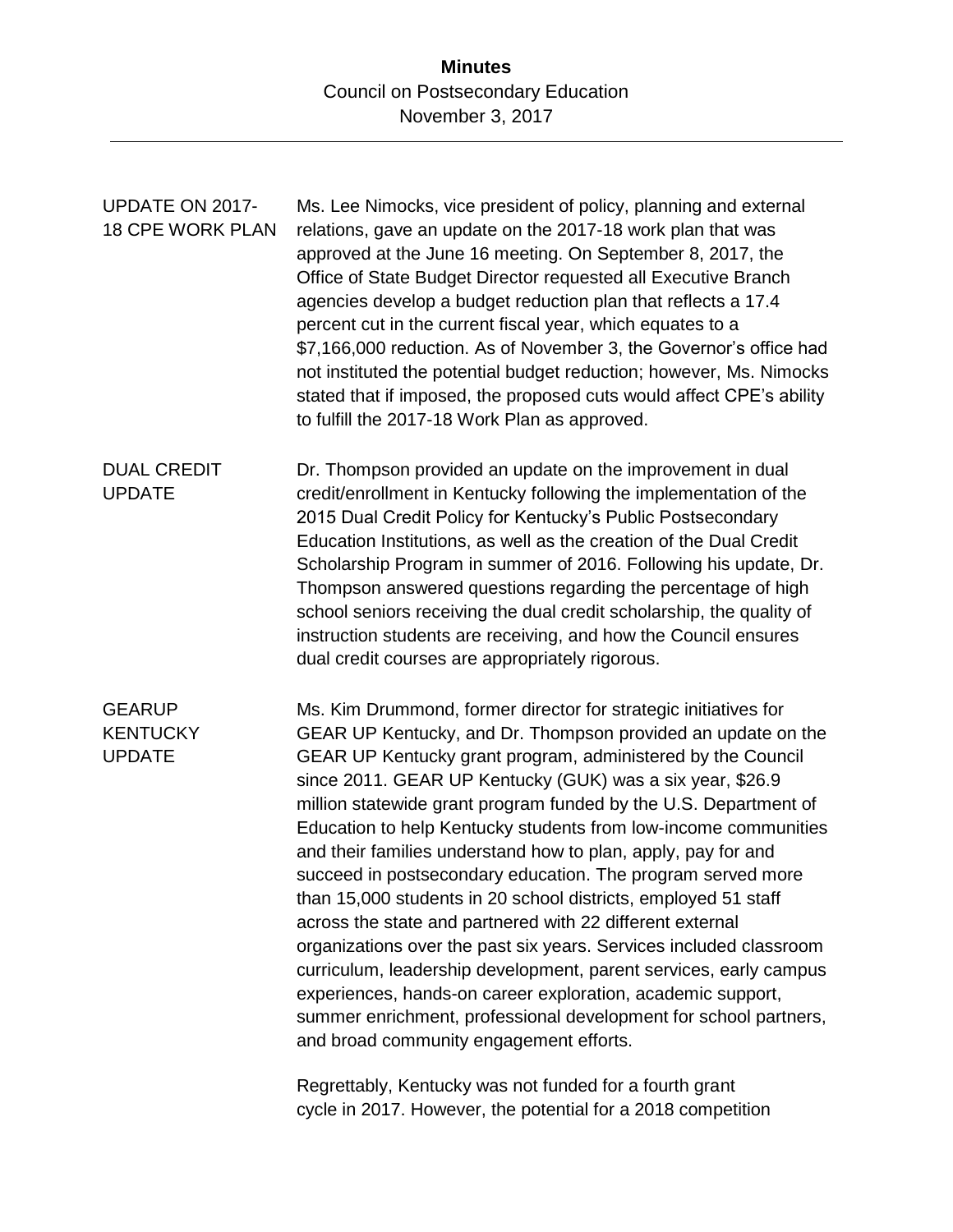|                                            | leaves open the opportunity for GEAR UP Kentucky to again<br>take its place as a vehicle for expanding college access in<br>the Commonwealth.                                                                                                                                                          |
|--------------------------------------------|--------------------------------------------------------------------------------------------------------------------------------------------------------------------------------------------------------------------------------------------------------------------------------------------------------|
|                                            | The Council presented a resolution to GEAR UP Kentucky<br>for their contribution over the last 12 years in serving<br>thousands of low-income community students across the<br>Commonwealth. Ms. Drummond accepted it on behalf of<br>the GEAR UP Kentucky staff, and a copy will be given to<br>each. |
| <b>REPORTS FROM</b><br><b>INSTITUTIONS</b> | Reports from the institutions were provided in the agenda book.                                                                                                                                                                                                                                        |
| <b>COMMITTEE</b><br><b>APPOINTMENTS</b>    | Chair Zimmerman made the following appointments:<br>2018-19 Tuition Development Work Group: Ms. Wright, who<br>$\bullet$<br>will serve as chair, Mr. Brandstetter, Ms. Halbauer, Dr. Staat,<br>and Mr. Torres. Chair Zimmerman will serve as an ex-officio<br>member.                                  |
|                                            | 2018 Nominating Committee: Ms. Moore, who will serve as<br>chair, Mr. Mentzer, and Dr. Ellis.                                                                                                                                                                                                          |
|                                            | 2018 CPE Retreat Committee: Ms. Zimmerman, Mr.<br>$\bullet$<br>Brandstetter, Mr. Beal, Ms. Ravichandran, and Dr. Staat.                                                                                                                                                                                |
| <b>RESOLUTIONS</b>                         | The Council adopted resolutions honoring the following individuals<br>for their dedication and service to the Council and the<br>Commonwealth of Kentucky:                                                                                                                                             |
|                                            | Gayle Beverly Box - Kentucky Adult Education (retired July<br>31, 2017)                                                                                                                                                                                                                                |
|                                            | Jerry Ann Warmouth - Kentucky Adult Education (retired July<br>31, 2017)                                                                                                                                                                                                                               |
|                                            | Rebecca Bowman – assistant vice president for agency<br>operations (retiring December 31, 2017)                                                                                                                                                                                                        |
| <b>OTHER BUSINESS</b>                      | Vice Chair Brandstetter requested, as personal schedules allow,<br>that Council members attend at least one campus board meeting<br>before the end of the academic year.                                                                                                                               |